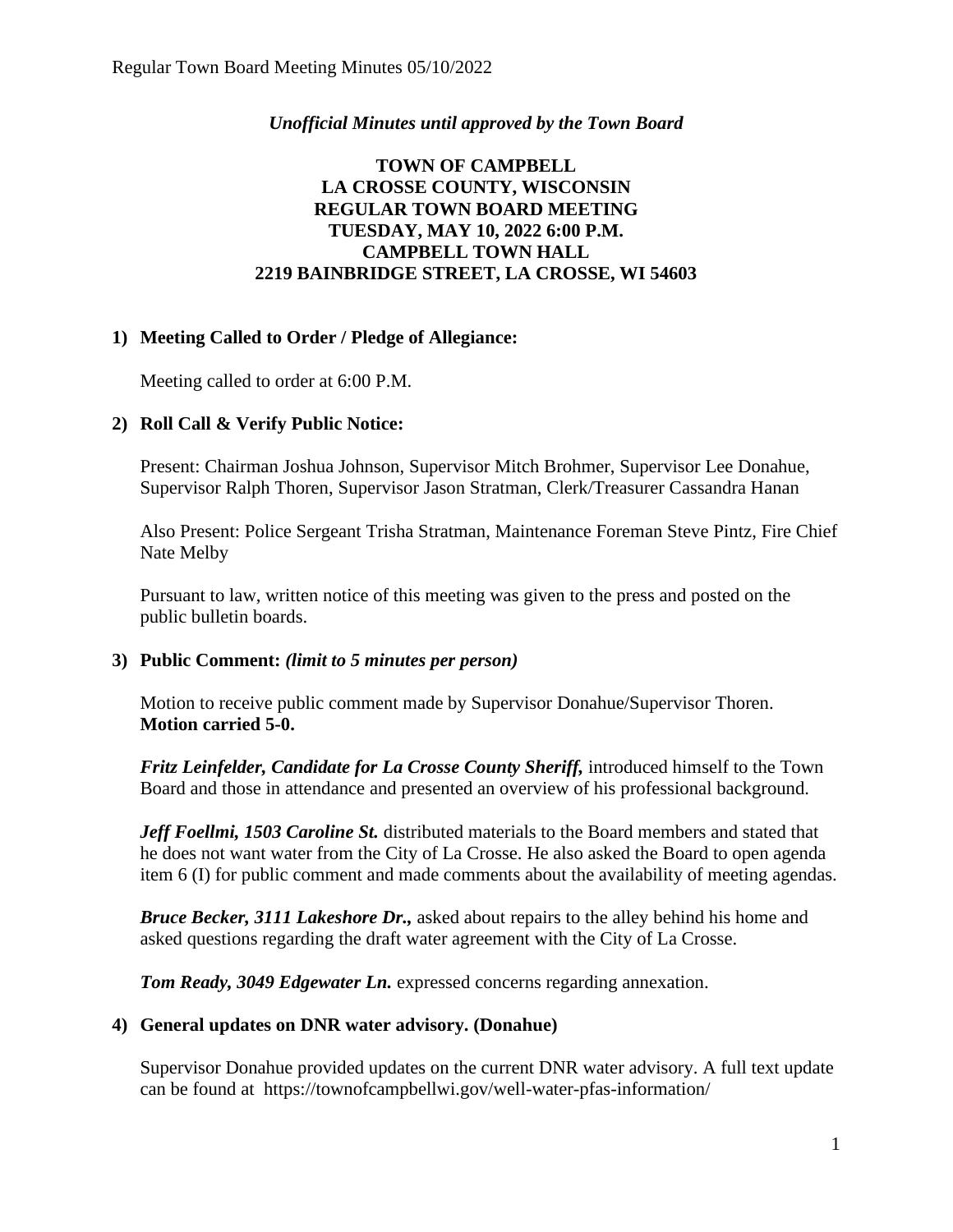Motion to close public comment made by Supervisor Donahue/Supervisor Stratman. **Motion carried 5-0.**

- **5) Consent Agenda: (All items listed are considered routine and will be enacted with one motion. There will be no separate discussion of these items unless a Board member so requests, in which case the item will be removed from the Consent Agenda and be considered on the Regular Agenda).**
	- **A) Approval of Minutes:** Regular Board Meeting 04/12/2022
	- **B) Plan Commission Meeting Recommendations:** None
	- **C) Payment of Bills:**

Motion to approve the Consent Agenda made by Supervisor Brohmer/Supervisor Donahue. **Motion carried 5-0.** 

## **6) Business:**

**A)** Bobbi Spears, 2503 3rd Ave W., request for a third dog permit. (Held Over) (Clerk)

Ms. Spears was not present to discuss her request.

Motion to deny the request for a third dog permit from Bobbi Spears made by Supervisor Brohmer/Supervisor Donahue. **Motion carried 5-0.** 

**B)** Approval of a Temporary Class "B" Retailers License for the French Island Lions Club for May 14, 2022 at the Community Center. (Clerk)

Motion to approve the Temporary Class "B" Retailers License for the French Island Lions Club for May 14, 2022 at the Community Center made by Supervisor Brohmer/Supervisor Thoren. **Motion carried 4-0. Supervisor Donahue abstained.** 

**C)** Appointment of Board of Adjustment member for a three-year term to expire April 30, 2025. (Chair)

Motion to appoint Tim Larson to the Board of Adjustment for a three-year term to expire April 30, 2025 made by Chairman Johnson/Supervisor Donahue. **Motion carried 5-0.**

**D)** Appointment of Planning & Zoning Commission members for three-year terms to expire April 30, 2025. (Chair)

Chairman Johnson appointed Steve Hockenbery and Justin Kohls to the Planning & Zoning Commission for three-year terms to expire April 30, 2025.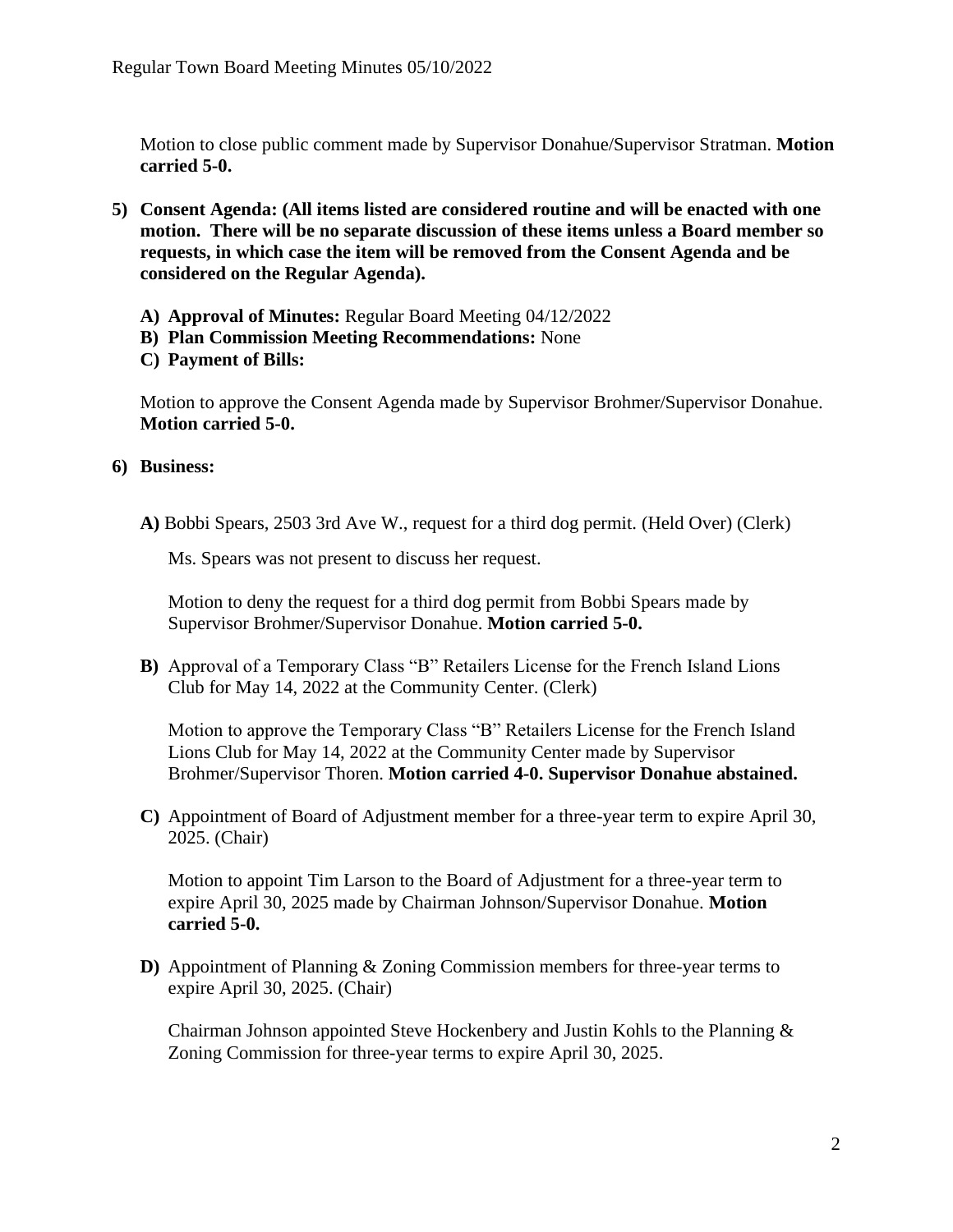**E)** Discussion and possible action to identify priority neighborhoods for the La Crosse County Neighborhood Revitalization Acquisition and Demolition Grant Program. (Chair)

Clerk Hanan presented the Board with maps identifying two of the neighborhoods that fit the criteria of the program. The priority area was identified as those residences from Usher Street north to Washburn Street.

Motion to approve the neighborhood from Usher Street north to Washburn Street as the priority area for the La Crosse County Neighborhood Revitalization Acquisition and Demolition Grant Program made by Supervisor Donahue/Supervisor Stratman. **Motion carried 5-0.** 

**F)** Resolution #2022-01 RE: Disallowance of Claim of Gary and Julie Simenson. (Chair)

Motion to approve Resolution #2022-01 made by Supervisor Brohmer/Chairman Johnson. **Motion carried 5-0.**

**G)** Discussion and possible action regarding the continuation of the police department K9 program. (Gavrilos)

Sergeant Trisha Stratman spoke to the Board regarding continuation of the Police Department's K9 program. The department is seeking approval for a \$1,000 deposit to move forward with securing a new police canine. It is anticipated that the current canine will retire at the end of the summer and the new canine would be ready by Fall of 2023. She also stated that the total cost of the canine is \$10,000 in addition to \$4,500 for training. The K9 fund currently has sufficient funds for the acquisition of the canine and it is anticipated that the Police Department will also hold fundraising events.

Motion to move forward with the continuation of the Police Department K9 program, including the \$1,000 deposit for a new canine made by Supervisor Donahue/Supervisor Stratman. **Motion carried 5-0.** 

**H)** Sewer issues on Edgewater Lane. (Brohmer)

There was discussion between Tom Ready, 3049 Edgewater Lane, Maintenance Foreman Steve Pintz, Supervisor Brohmer, and Chairman Johnson regarding the placement of the valve box.

Motion to hold this item over to the June meeting in order to discuss the matter with the previous Utility Supervisor made by Chairman Johnson/Supervisor Donahue. **Motion carried 5-0.** 

**I)** Discussion and possible action regarding the fire training structure at Wardwell Park. (Brohmer)